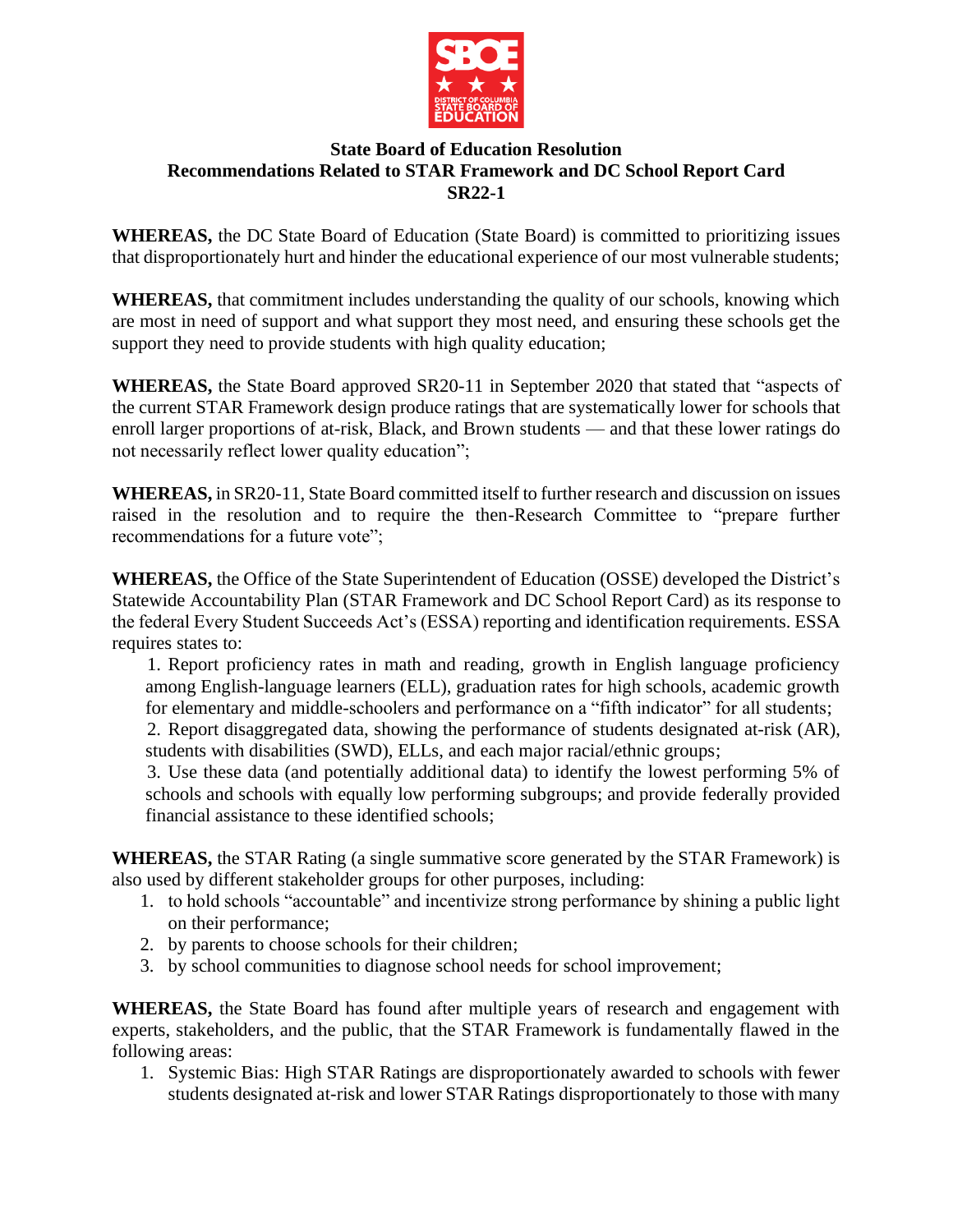

students designated-at-risk, while the data show that students' academic growth (based on math and reading test scores) was much more even across schools in all wards. This is due to several indicators, including reenrollment rates and proficiency rates, being highly correlated to family income rather than school quality; 1

- 2. Narrow View of Quality: The current STAR Framework relies heavily on scores from a single statewide summative assessment. This provides an incomplete picture of a school's performance and quality and may lead to over-emphasis on tested subjects at the expense of science, social studies, the arts, and students' socio-emotional and physical well-being. Further, summative test scores are a "lagging" indicator of school quality; they reflect schools' quality/effectiveness only up until the point of the test. Research shows "leading indicators" are likely to predict future student progress;
- 3. Limited Support: Currently, the STAR Framework leads to required financial and technical assistance to the bottom 5% of schools' STAR Rating, as required by federal law. These schools are called Comprehensive Support Type I. This amounts to only eight of 240 schools in the District which receive significant supplemental financial support from the state to implement quality improvement. For all other schools with low ratings, including other schools designated as in need of Comprehensive Support or Targeted Support & Improvements under ESSA, the STAR Rating does not clearly or regularly lead to adequate assistance for improvement. A school reporting system must provide schools the support they need, transparency around school strengths and needs, facilitate a more informed public conversation about school needs, and empower school communities to advocate for needed support and assistance; and,

**WHEREAS,** according to the State Board's surveys and engagements, many stakeholders are eager for a broader view of school quality and programming, including:

- 1. A more expansive list of indicators including school climate, safety, student engagement and satisfaction, teacher retention, and well-rounded education, as well as a very strong interest in student growth.
- 2. Information on school programing and available resources (e.g., availability of dual language and NAF programs), STEM infused industry-specific curricula, work-based learning experiences, before- and after-care, extracurricular programming, tutoring, and mental health supports;

**WHEREAS**, a single summative rating (such as stars, a number, or letter grades) is not a requirement under ESSA, and several states, including California, New Hampshire, and New York do not currently report a summative rating as part of their school accountability systems; and,

<sup>1</sup> Proficiency is a vital goal for all students, but researchers generally regard proficiency rates as a poor proxy for school quality, as they correlate more closely with family income than school effectiveness. Further, students with disabilities tend to have lower proficiency scores, leaving schools with more students with disabilities with lower ratings than comparably effective schools. The Educational Opportunity Project at Stanford, run by Sean Reardon, defines test scores as reflecting "the total set of educational opportunities children have had from birth through middle school, including opportunities at home, in child-care and preschool programs, and among peers." In contrast, the project says, "the average learning rate, [referred to in this document as academic growth], largely reflects school quality.[" https://edopportunity.org/help](https://edopportunity.org/help-faq/#educational-opportunity-definition)[faq/#educational-opportunity-definition](https://edopportunity.org/help-faq/#educational-opportunity-definition)



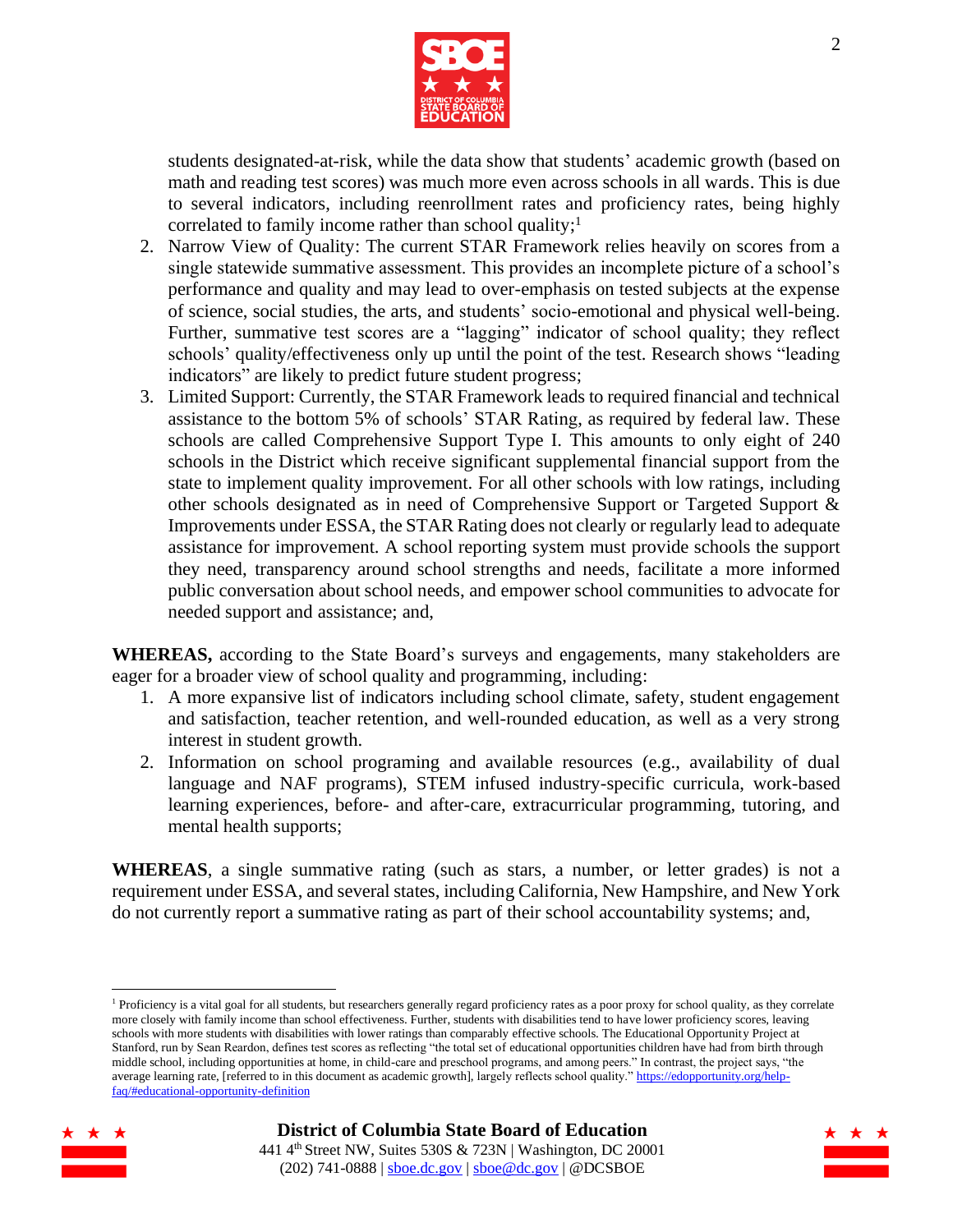

**WHEREAS**, a single summative score is based on a set of indicators that may or may not be most valued by stakeholders or most useful in highlighting areas in need of support, and therefore creates a less accurate, less transparent, and less useful assessment of school quality than a dashboard with each indicator visible.

**NOW, THEREFORE BE IT RESOLVED,** that the State Board recommends that the State Superintendent implement the following recommendations for improving how the District reports on school and student performance by addressing the fundamental flaws outlined above, doing so in compliance with ESSA requirements, and responding to stakeholders needs and preferences;

1. The State Board recommends the elimination of a single summative rating of schools.

2. The State Board recommends that the Office of the State Superintendent of Education (OSSE) provide ratings, scores, or percentages for designated "primary" indicators (noted below) on a dynamic display data dashboard to highlight how a school performs in relation to average outcomes for schools across the state.

3. The State Board recommends that design features of the dashboard should allow users to link to a more detailed explanation of each school indicator, include the ability to disaggregate indicators based on subgroups, and allow users to sort and compare schools by selecting indicators of interest. The State Board encourages the State Superintendent to explore additional subgroups for disaggregation including, for example, student enrollment longevity.

4. The State Board recommends that the front page of the data dashboard should be designed to prominently highlight the following primary indicators, accompanied by a clear definition:  $2<sup>3</sup>$ 

- A. School Climate refers to a school's ability to create a nurturing and challenging environment that typically leads students to strong academic growth in the future.
- B. Academic Growth encompasses students' improvement in math and reading scores over a year.
- C. Equitable Student Growth details the extent to which a school is providing needed attention to students who are designated AR, with disabilities, ELL, and from different racial/ethnic groups.
- D. Well-Rounded-Education refers to the extent to which elementary schools provide adequate time for science, social studies, and the arts.
- E. Teacher Retention, Experience, and Diversity captures the percentage of teachers who have returned from the previous year, their years of teaching, and their racial/ethnic diversity.

<sup>&</sup>lt;sup>3</sup> See Appendix A for an example graphic.



 $2$  By "front page," we mean the content of the screen that users see immediately, without any need for scrolling.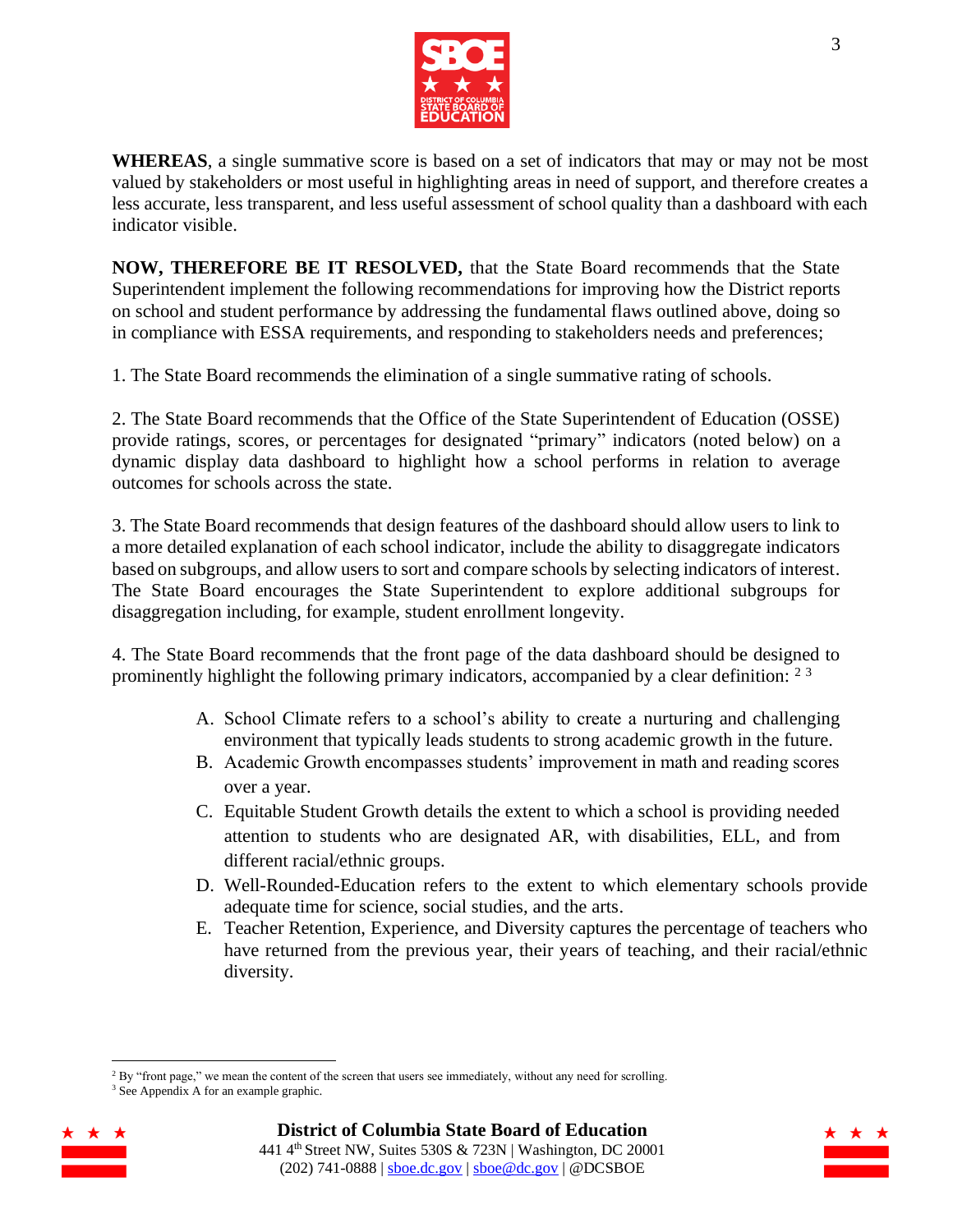

F. Proficiency refers to the percentage of students who have reached the designated "proficient" score on the state assessment.

5. The State Board recommends that the development and implementation of an instrument to collect data for a school climate measure at the state level should be a priority.

6. The State Board recommends that the way in which academic growth is currently measured should be adjusted to reflect student growth more accurately.<sup>4</sup>

7. The State Board recommends that secondary indicators that can further assist stakeholders with educational decision-making and advocacy should also be displayed on the front page of the dashboard, though less prominently. Secondary indicators should include:

- Student safety (including information on incidents, safe passage and restorative justice)
- Reading growth in grades K-2
- School programs (specifics described below)
- Graduation and extended graduation rates
- Facility conditions

8. The State Board recommends that the front page should also include a prominent link to a school's program offerings, instructional resources, and services. The list should include, but is not limited to special school programs, including NAF, STEM, AP/IB, foreign language offerings, outdoor education; school programs addressing social-emotional skills and learning; extracurricular and sports programs; student support resources, including student-counselor and student-social worker ratios and the number of reading interventionists and librarians; the availability of before- and after-care; and a list of wrap-around social/health services that are often offered through a Community- or Connected-school as well as any organizations that partner with the school.

9. The State Board recommends that the formula used to identify the bottom 5% of schools as indicated by ESSA should include the following:

| <b>Elementary and Middle Schools</b>   | <b>High Schools</b>                    |
|----------------------------------------|----------------------------------------|
| Proficiency (Math and Reading)         | Proficiency (Math and Reading)         |
| <b>English Language Learner Growth</b> | <b>English Language Learner Growth</b> |

<sup>4</sup> See the findings of the DC Auditor in *Measuring What Matters: More and Better Data Needed to Improve D.C. Public Schools* and measurement researchers as Andrew Ho, Sean Reardon for additional information.



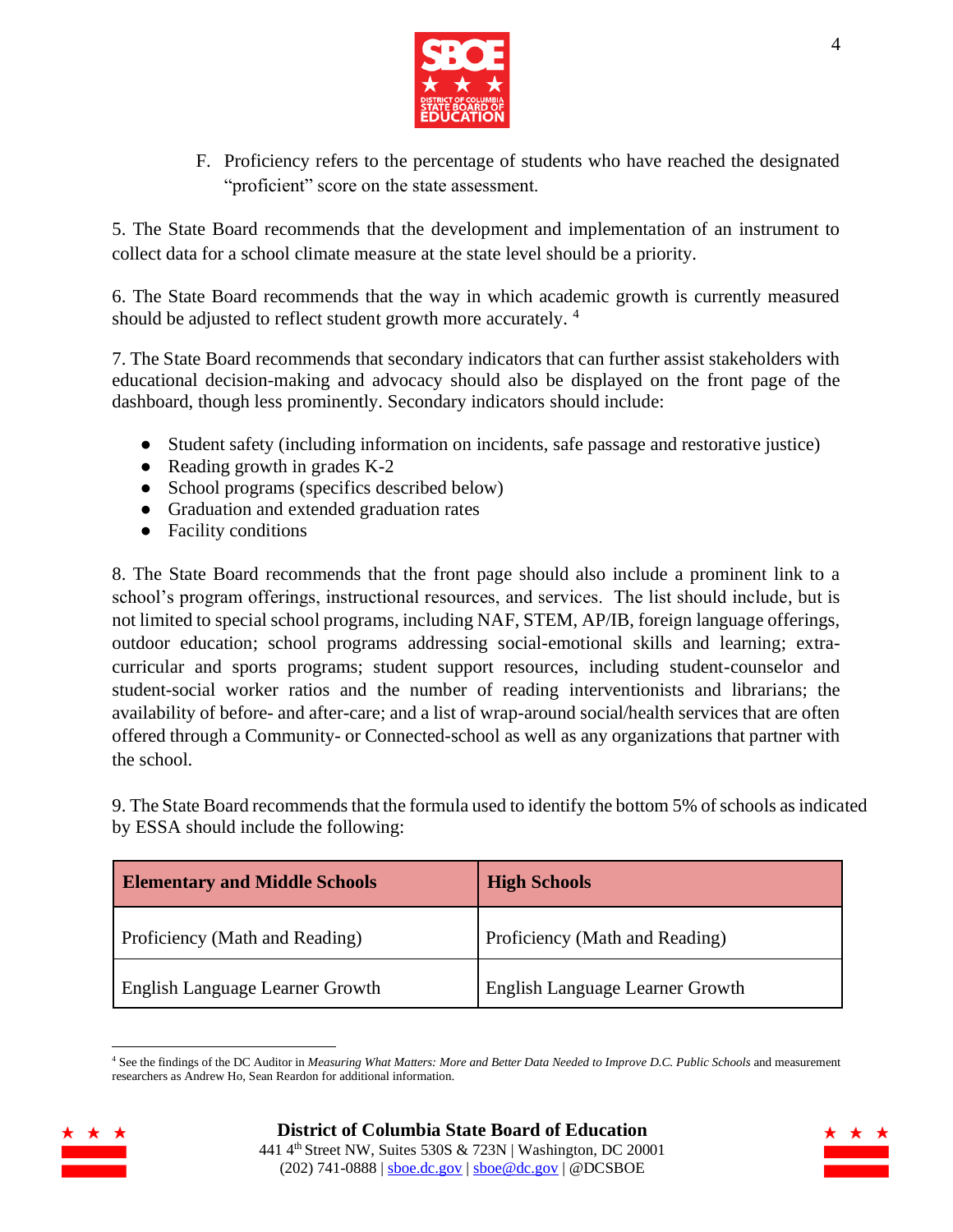

| Academic Progress (Math and Reading)  | <b>Graduation Rate</b>          |
|---------------------------------------|---------------------------------|
| Student perceptions of School Climate | <b>Extended Graduation Rate</b> |
| Equitable Growth                      | <b>Equitable Growth</b>         |

10. The State Board is open to the State Superintendent's recommendation weights for the indicators above for the purpose of identifying the lowest performing 5% of schools as required by ESSA, provided that the indicators are weighted in a manner that reduces bias.<sup>5</sup>

11. The State Board recommends that the OSSE create a more expansive and differentiated approach to identifying the kinds of supports schools require based on needs revealed in indicator ratings, scores, or percentages. The State Board would welcome partnering with OSSE, the Mayor, and the Council of the District of Columbia to develop mechanisms and funding for appropriate technical and/or resource support to schools in need.

12. The State Board recommends that all schools in the bottom 25% based on scores in the federal accountability system be eligible for a School Quality Review (SQR) that includes members of the school community, leading to specific recommendations for improvement that the school may implement. 6

13. The State Board recommends that OSSE use a model for its monitoring and technical assistance efforts on an annual basis, to analyze the recommended indicators and determine the level of equitable inputs and outputs of each school. <sup>7</sup> <sup>8</sup> <sup>9</sup>

14. The State Board recommends that, as soon as practicable, OSSE should utilize its emerging longitudinal data system to include an indicator for employment, career readiness, and college graduation to determine how schools are preparing students to be citizens who contribute to society in positive ways.

15. The State Board recommends that the State Superintendent review and explore alternatives to the current annual statewide assessment (i.e. PARCC) in the District to ensure that any assessment

<sup>&</sup>lt;sup>9</sup> Inputs are defined as resources and conditions that may be beyond the control of the school (i.e., funding, staff position allocations, programs). Outcomes are the products of school resources and efforts (i.e., growth scores, graduation rates, school climate).



<sup>5</sup> For example, increased weight on indicators that are demonstrably less biased (e.g., academic growth and school climate versus proficiency) towards schools with more students designated AR.

<sup>&</sup>lt;sup>6</sup> A SQR is a report conducted by knowledgeable educators that reviews the strengths and weaknesses of schools, providing those schools and stakeholders with detailed diagnostic information and recommendations for improving student outcomes. Such a review would provide school leaders and stakeholders the basis for improving their schools and would alert District and LEA leaders to the specific resource needs schools have. The State Board understands that DCPCSB already provides SQRs under certain circumstances.

<sup>7</sup> See Appendix B for a graphic representation.

<sup>&</sup>lt;sup>8</sup> This will be a multi-year process and will require the state to establish a set of expectations for equitable inputs each school should have as part of a high-quality education.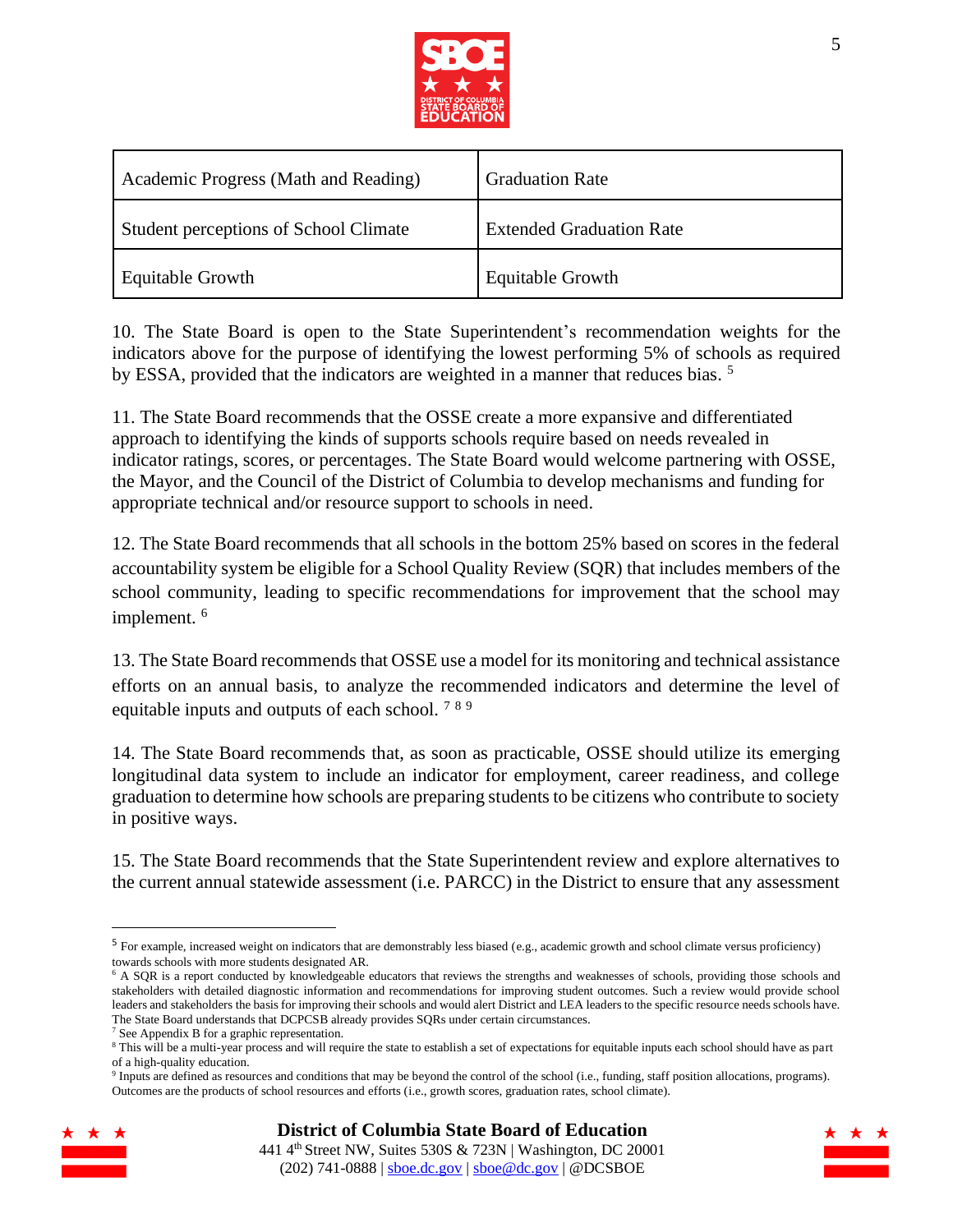

of students is primarily focused on assessing student achievement and growth and secondarily used for accountability at the school, state and/or federal level.

**BE IT FINALLY RESOLVED,** The State Board asks the State Superintendent to ensure that this new dashboard system with its ratings of indicators, not schools, is in place in time for it to be used, instead of the existing rating system, the next time OSSE publishes ratings, likely December 2023.

Date Adopted: January 19, 2022 Signed:  $\frac{\sqrt{2\text{NUCM}}}{\text{Jessica Sutter, Pre}}$ Jessica Sutter, President



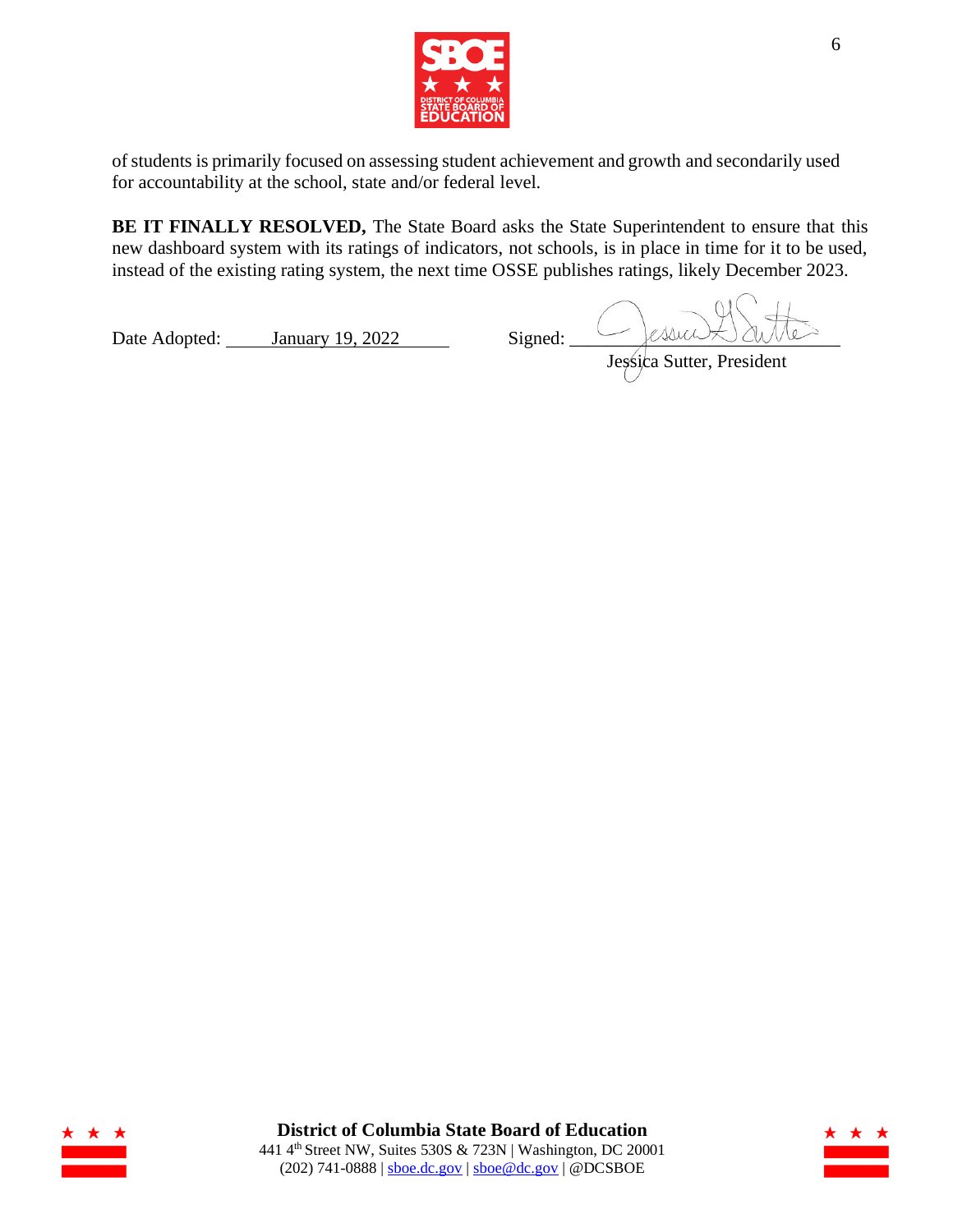

## Appendix A.



Summary. Douglass High School is a school community in Ward # which serves ### students. We pride ourselves on our many special programs, including x, y, z, and especially our ###.



School Climate tells us whether a school's values, attitudes, and culture are creating the nurturing, challenging environment that typically leads students to strong academic growth in the future. **CARN MODE** 

demic Growth tells us how much students' math and reading scores rose in the last year. Researchers regard Growth as a strong measure of school effectiveness. LEARN MORE

Equitable Student Growth tells us the extent to which a school is providing Equivale addent Grower tess us are extent to written a school is provided<br>needed attention to students who are designated at-risk, with disabilities,<br>English-language learners and from different racial/ethnic groups.



**nded Education** refers to the extent to which elem tary schools provide adequate time for science, social studies, and the arts.

Teacher Retention, Experience, and Diversity captures the percentage of teachers who have returned from the previous year, their years of teaching, and their racial/ethnic diversity.

"proficient" score. Researchers say proficiency reflects family income more than<br>school effectiveness. Proficiency is our goal for every student, but a school's ability to lift students to proficiency is best seen in the school's Growth score

Strong school climate is an important predictor of academic growth. Let's see, in detail, how students and teachers rate the culture at Northeast High School





**District of Columbia State Board of Education** 441 4 th Street NW, Suites 530S & 723N | Washington, DC 20001 (202) 741-0888 |  $\frac{\text{shoe.dc.gov}}{\text{shoe@dc.gov}}$  | @DCSBOE

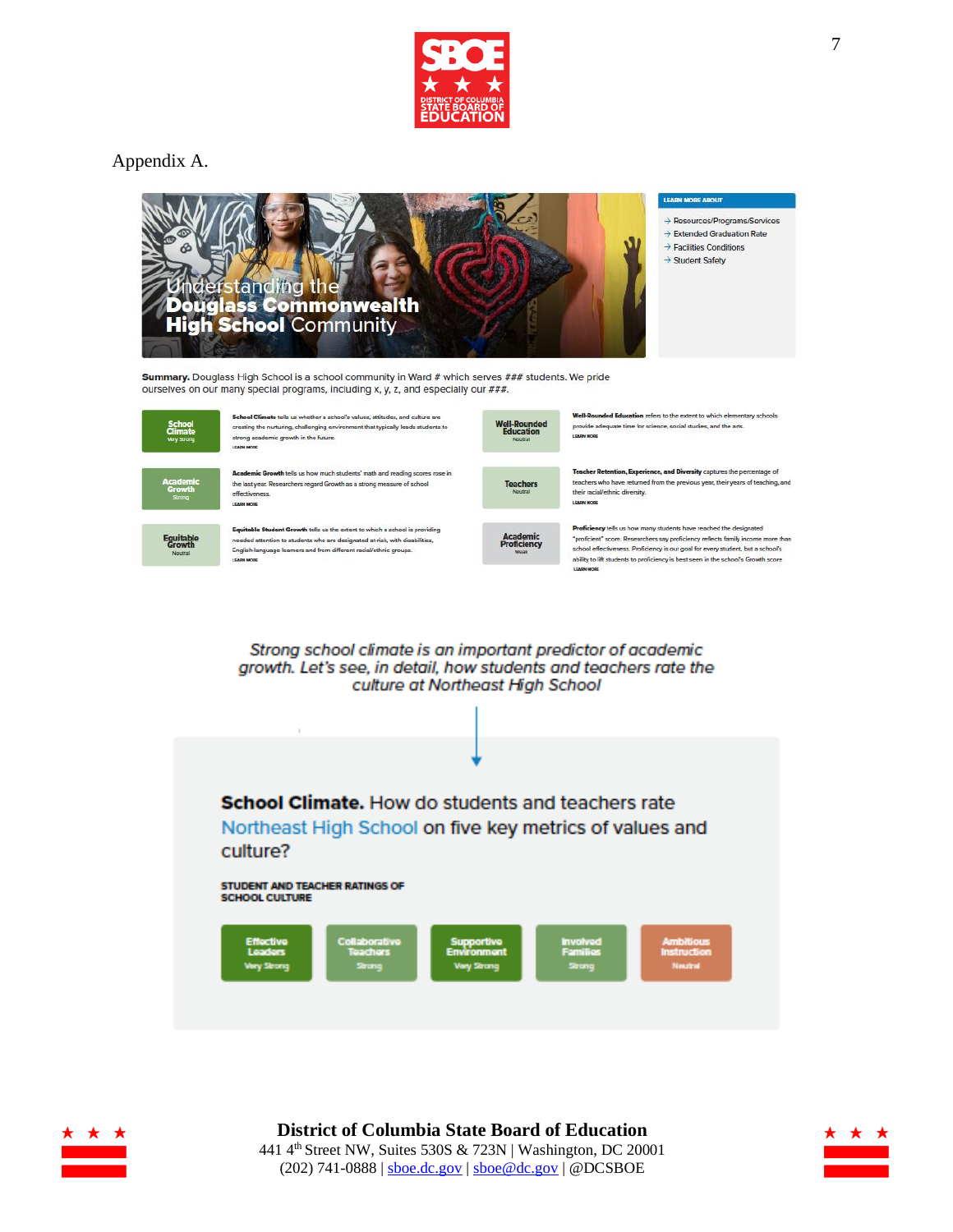

## **Academic Growth** ANNUAL GROWTH IN READING AND MATH SCORES<br>FOR ALL STUDENTS DCPS Average Reading 41st percentile Math **Mat percentile**



| At-risk                       | 41st percentile                    |  |
|-------------------------------|------------------------------------|--|
| English Language              | <b>31st percentile</b>             |  |
| Students with<br>disabilities | <b>41st percentile</b>             |  |
| <b>Black</b>                  | <b>31st percentile</b>             |  |
| White                         | <b>41st percentile</b>             |  |
| Hispanic                      | 31st percentile<br>31st percentile |  |
| Other                         |                                    |  |



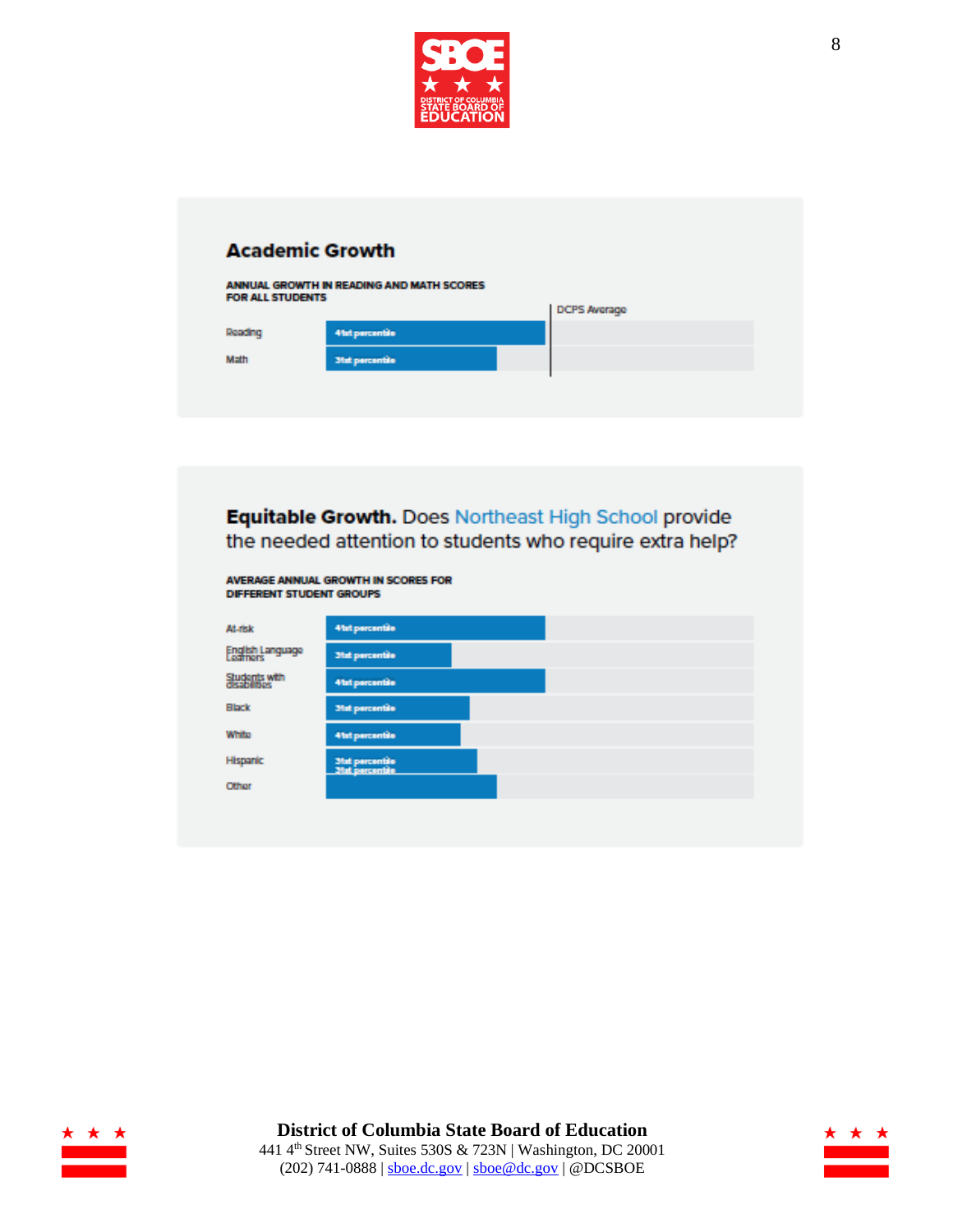